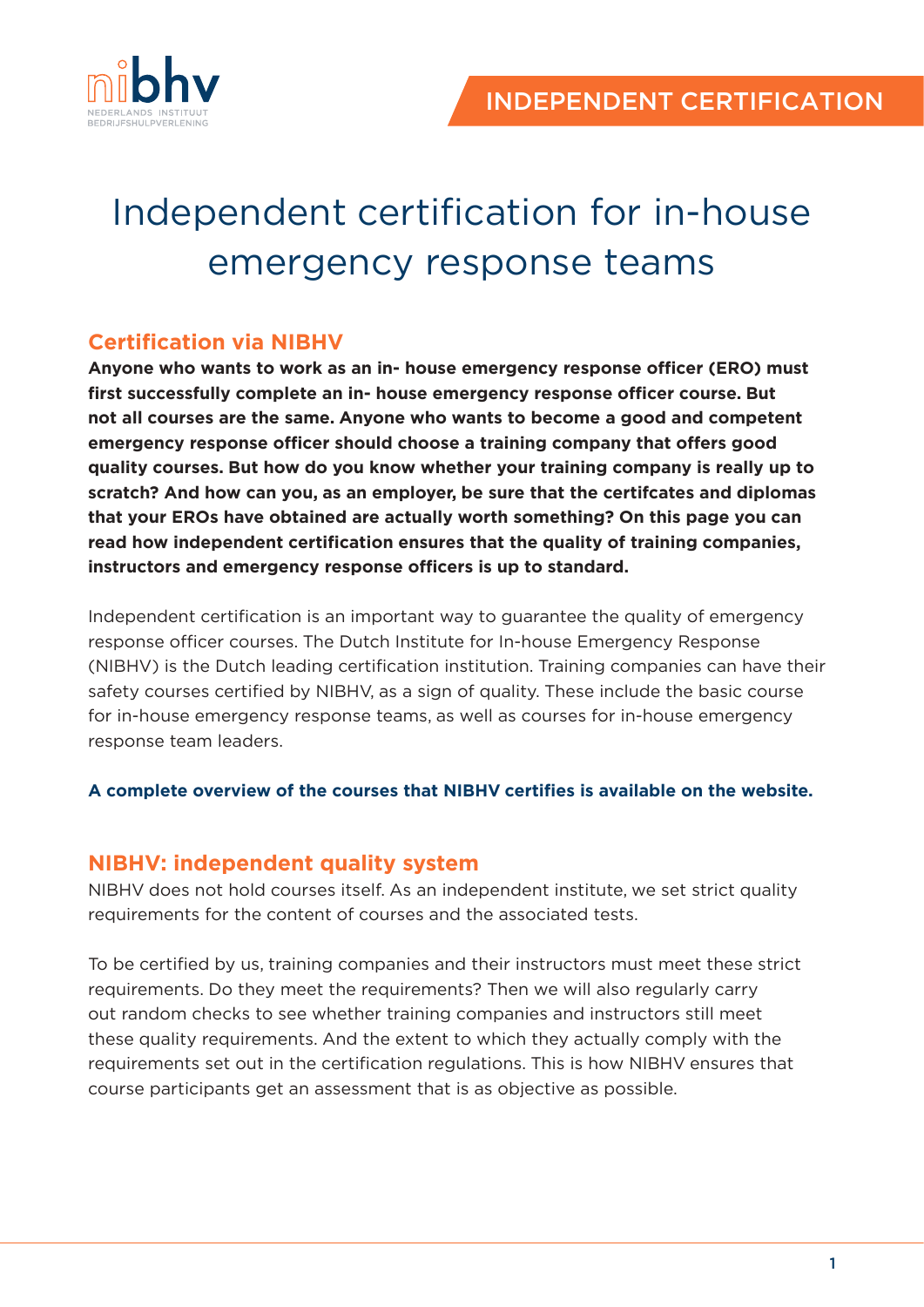

## **Quality up to standard**

This quality system keeps the quality of safety courses up to standard.

- As an employer, you can be sure that your emergency response officers really are competent after following a course that NIBHV has certified.
- And as an ERO, you know for sure that your in-house emergency response certificate has real value and that you can intervene correctly if something happens in the workplace.
- The NIBHV certifcates and diplomas are recognised nationwide and has a support base among companies, the government, emergency responders, training companies and instructors.

## **Certification regulations: strict requirements**

The requirements we set are laid down in the NIBHV Certification Regulations. These regulations are the basis for the quality system for independent certification as described above.

We set out in detail which standards and requirements training companies, instructors and course participants must meet in the certification regulations. The regulations are based on the most recent laws and regulations and current insights on safety.

#### **Our certification regulations set out three types of requirements:**

- **Requirements for the substance of the course.** The course competency profile states what competencies (knowledge and skills) the course participant will be assessed on during the exam. A competence profile consists of exit qualifications (educational objectives), competencies (specific knowledge, insights or skills) and tests (for instance, e-learning, a knowledge test or a practical test).
- **Training company requirements.** Among other things, the training company must provide a good, safe examination venue and the right examination materials. The training company must also ensure that all the 'logistics' surrounding the exams run smoothly. And that the right exam documents are in the right place at the right time.
- **Instructor requirements.** The NIBHV certification regulations set out the requirements for taking the theory test and assessing the practical test; NIBHV determines how and on which points the instructor must assess whether course participants are competent. Instructors who adjudicate the tests have to be NIBHV certified. Our regulations also include guidelines for a professional conduct by the instructor.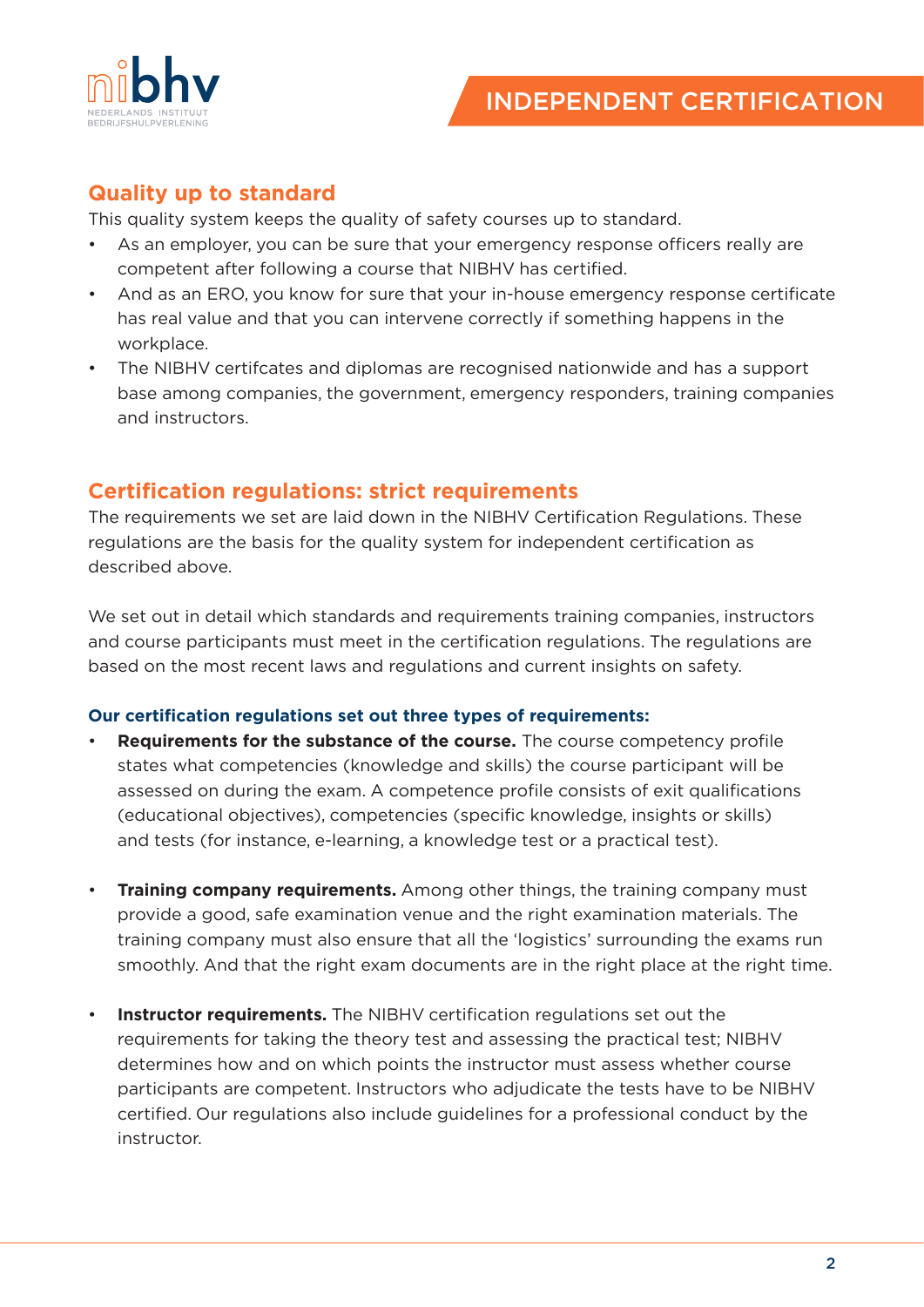

# **Standards**

There are no legal standards as such that ensure the quality of in-house emergency response officer courses; the Working Conditions Act only provides frameworks for this. As the leading knowledge institute for emergency response matters, the Dutch Institute for In-House Emergency Response (NIBHV), together with stakeholders, has established its own quality standards for emergency response officer courses based on these legal frameworks.

#### **These standards have been developed in cooperation with:**

- The Labour Foundation and the Social and Economic Council of the Netherlands (SER): company emergency response guidelines
- The Dutch Resuscitation Council (NRR): resuscitation guidelines
- The Orange Cross and the Red Cross: First-Aid Guidelines
- Dutch Institute for Safety (IFV): fire research
- The Burns Foundation: research into burns
- Ministry of Social Affairs and Employment and the Inspectorate SZW: Occupational health and safety and in-house emergency response laws and regulations

## **Audits and checks**

Based on periodic audits and checks, we ensure that all in- house emergency response courses are conducted in accordance with the requirements laid down in our regulations. That way, employers and their EROs can be sure that the training company they choose really delivers quality.

The Working Conditions Act obliges training companies and instructors to ensure that safety of course participants during the course and examination is taken care of. Safety is therefore a key area of focus in the inspections carried out by NIBHV. Read more about the requirements for in- house emergency response for employers under the Working Conditions Act.

## **Certification: the NIBHV certifcates and diplomas**

At the end of the in- house emergency response course, participants take a theory test and a practical test. The certification regulations describe exactly how and on what points the instructor must assess whether the course participant is competent. If the course participant passes both the theory and practical tests, then he or she is given an official NIBHV certificate. These in-house emergency response officer certifcates and diplomas are a guarantee for the employer that the employee is capable of performing the emergency response tasks he or she has been trained for.